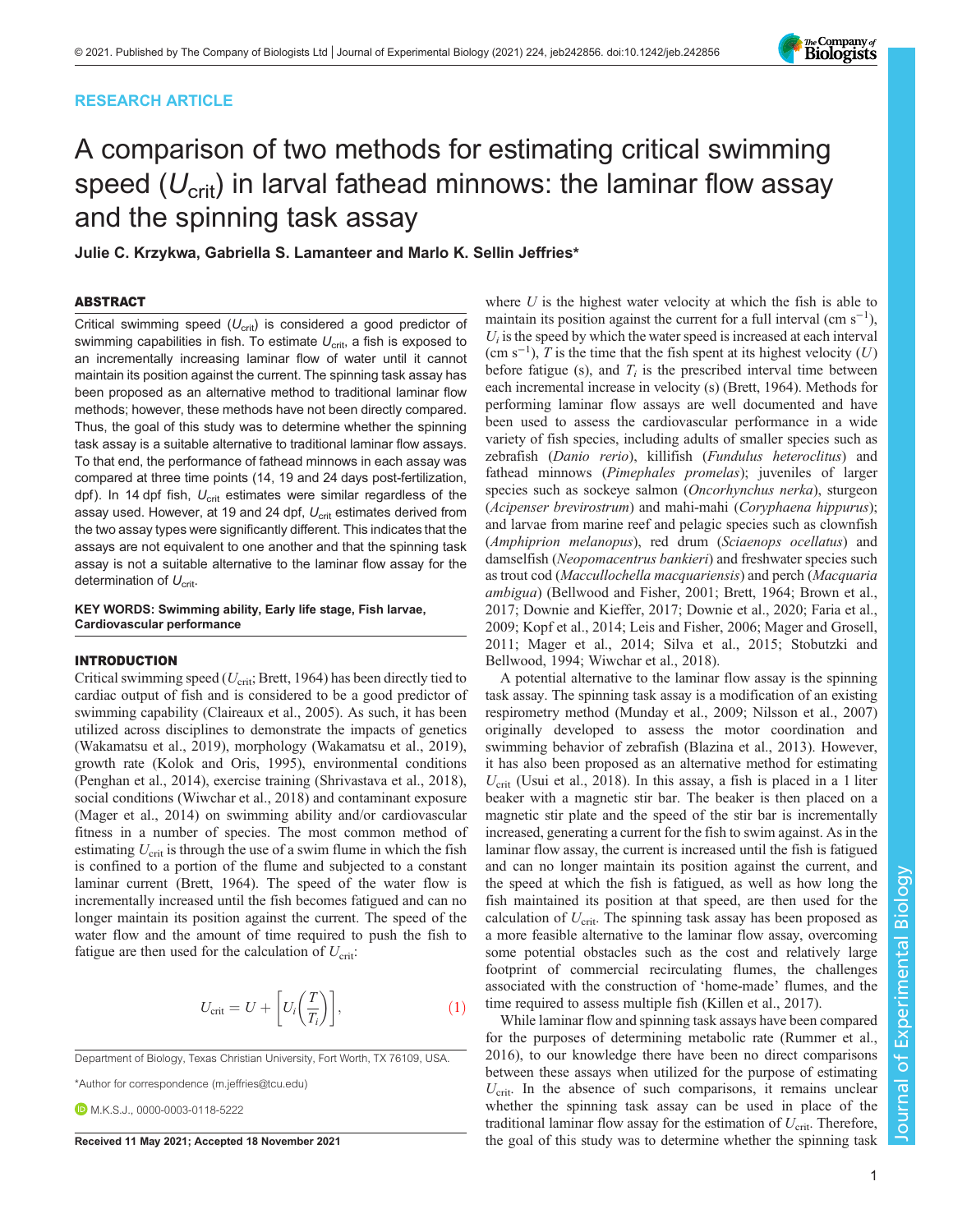assay is a suitable alternative to the traditional laminar flow assay for calculating  $U_{\text{crit}}$  in larval fish. To achieve this goal, larval–juvenile fathead minnows were subjected to both assays so that  $U_{\rm crit}$  values could be calculated and compared. Because previous studies have shown that swim performance is influenced by body size,  $U_{\text{crit}}$  was measured in 14, 19 and 24 days post-fertilization (dpf) fish to ensure that potential differences in assay performance due to differences in body size were accounted for.

## MATERIALS AND METHODS

## General study design

All procedures involving fathead minnows, Pimephales promelas (Rafinesque 1820), were conducted in accordance with Texas Christian University (TCU) IACUC-approved methods ( protocol 18-12). Newly hatched (<24 h) eleutheroembryos were transferred to three 1 liter beakers containing 650 ml of clean water for a total of 25 fish per beaker. Beakers were covered with clear acrylic to reduce evaporation and maintained at ∼27°C in a Panasonic MIR-254 incubator with gentle aeration. Water changes of 80% were done daily and fish were fed newly hatched live *Artemia* nauplii twice daily. On each assessment day (14, 19 and 24 dpf), one beaker of fish was selected and 20 of the fish were randomly divided into two groups of 10; one group was designated for the laminar flow assay and one for the spinning task assay (Fig. 1). One hour after the morning feeding, 5 fish from the laminar flow group were subjected



Fig. 1. Experimental design. Schematic diagram showing the general experimental design used to compare the laminar flow and spinning task assays for the estimation of critical swimming performance in larval–juvenile fathead minnows.

to the laminar flow assay, while 5 fish from the spinning task group were subjected to the spinning task assay. This was repeated until all 10 fish from each group had been assessed. After the groups had completed their respective assays, the fish were allowed to rest for 3 h. After this rest period, fish were fed again to account for the potential influence of feeding on swim performance and an hour later the group that had previously completed the laminar swim assay was subjected to the spinning task assay and vice versa. Individuals were tracked to allow for direct comparison of the two assay types. After the fish had completed both assays, wet mass and total length were measured, as size is known to impact  $U_{\text{crit}}$ . Mass and length data for fish utilized at each time point are presented in [Table 1](#page-2-0). Different groups of fish were used on each assessment day to limit the potential impacts of exercise training ([Palstra et al.,](#page-5-0) [2010; Usui et al., 2018\)](#page-5-0). In cases where  $U_{\text{crit}}$  could not be calculated due to a lack of failure (i.e. the swimming capabilities of the fish exceeding the maximum water velocity within a given assay), the maximum possible  $U_{\text{crit}}$  was calculated for that fish.

#### Laminar flow assay

The swim flume used for the laminar flow assay was designed and built based on descriptions by [Stobutzki and Bellwood \(1994, 1997\)](#page-5-0) and [Faria et al. \(2009\)](#page-4-0). Briefly, the six-lane flume was made from clear acrylic according to the specifications shown in [Fig. S1.](https://journals.biologists.com/jeb/article-lookup/DOI/10.1242/jeb.242856) Each parallel lane (18 cm×3 cm×11 cm length×width×depth) was enclosed by mesh at either end to prevent fish from leaving their lane, and flow straighteners (a bundle of 4 cm long plastic straws) were positioned directly upstream of each lane to reduce turbulence and promote laminar flow. To maintain constant flow, water was pumped through the flume via a recirculating system powered by a 2600 gph (∼164 l min−<sup>1</sup> ) pump at 14 dpf and a 4400 gph (∼278 l min−<sup>1</sup> ) pump at 19 and 24 dpf. A larger pump was utilized at 19 and 24 dpf because of the increased swimming capabilities of the fish as they developed. Flow rate was regulated by a ball valve, which was calibrated based upon the position of the valve handle relative to a protractor mounted behind it. Speed was calibrated by determining how long it took for water flowing from the valve through the flume to fill a 5 liter container divided by the total cross-sectional area of the flume and the number of lanes ([Faria](#page-4-0) [et al., 2009\)](#page-4-0). At each setting, the flow was measured 3 times and the resultant average flow rate was used to generate a calibration curve demonstrating the relationship between the angle of the valve handle and water velocity. The flow speeds used in the experiment varied from 2.5 to 24.5 cm s<sup>-1</sup> at 14 dpf and from 3 to 63 cm s<sup>-1</sup> at 19 and 24 dpf. The water current in the flume was increased at 2 min intervals  $(T_i)$  by 2 cm s<sup>-1</sup> ( $U_i$ ) on day 14 (corresponding to 2.0 BL s<sup>-1</sup>, where BL is body length) and by 6.5 cm s<sup>-1</sup> ( $U_i$ ) on days 19 and 24 (corresponding to 5.6 and 4.5 BL  $s^{-1}$ , respectively). Fish were given a 5 min acclimation period at the lowest speed to allow them to adjust to the flume prior to increasing flow rate [\(Stobutzki and Bellwood, 1994](#page-5-0); [Faria et al., 2009](#page-4-0)). Failure was deemed to occur when a fish was unable to pull itself away from the mesh at the end of a lane, even after gentle prodding with a plastic transfer pipette.

## Spinning task assay

The spinning task assay was carried out using the methods described by [Usui et al. \(2018\).](#page-5-0) Briefly, 750 ml of water was added to a 1-liter French press coffee maker (IKEA) with the mesh guard submerged so that ∼400 ml of water was displaced above the mesh. A magnetic stir bar was added to the bottom compartment of each coffee maker prior to depression of the mesh guard and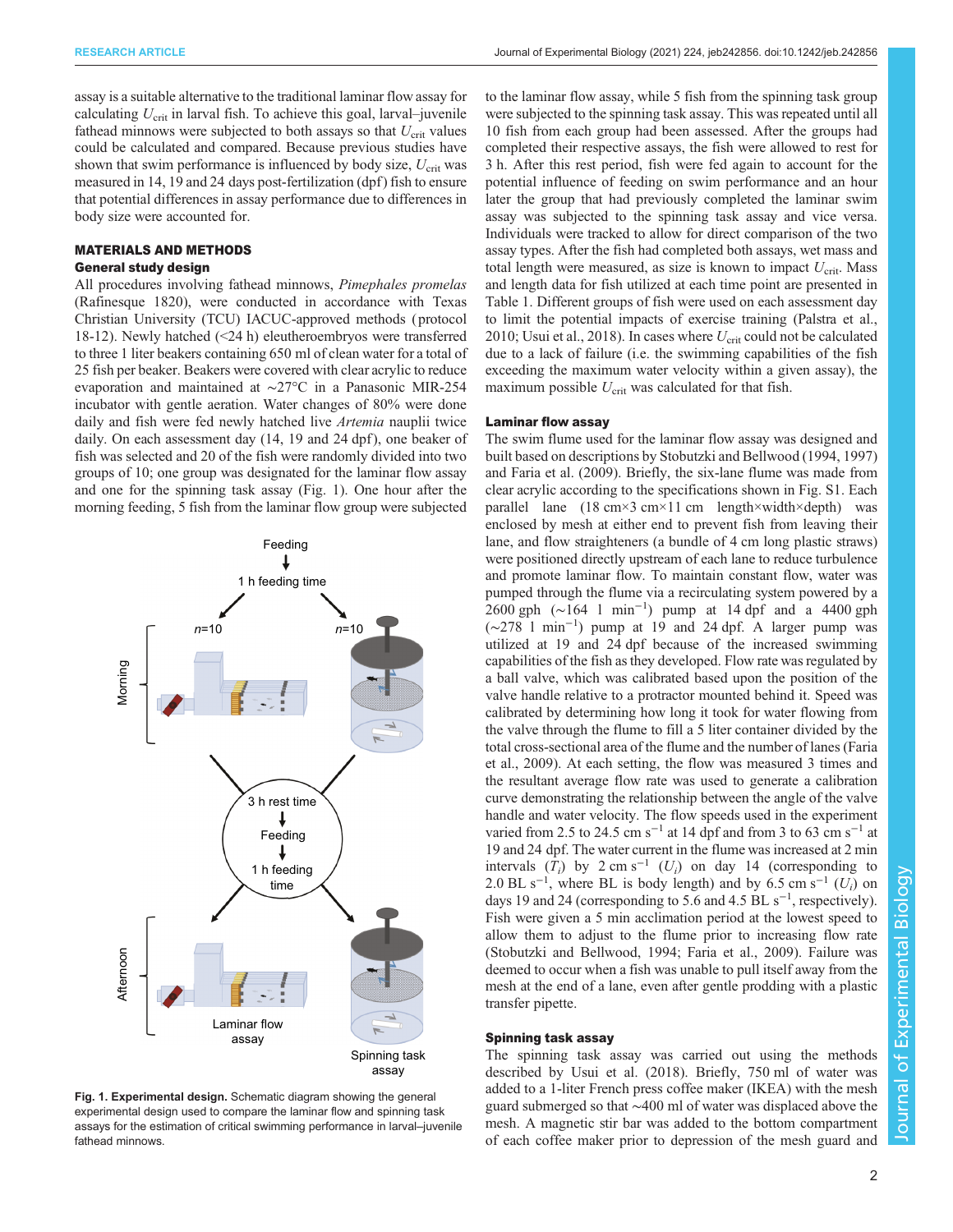<span id="page-2-0"></span>

|  |  |  |  | Table 1. Mass, length, and absolute and relative critical swimming speed (U $_{\rm crit}$ ) for fish at 14, 19 and 21 days post-fertilization (dpf) |  |  |  |  |  |
|--|--|--|--|-----------------------------------------------------------------------------------------------------------------------------------------------------|--|--|--|--|--|
|--|--|--|--|-----------------------------------------------------------------------------------------------------------------------------------------------------|--|--|--|--|--|

|              |                             |                             |            | Spinning task assay                                |                                          |            | Laminar flow assay                                 |                                          |  |
|--------------|-----------------------------|-----------------------------|------------|----------------------------------------------------|------------------------------------------|------------|----------------------------------------------------|------------------------------------------|--|
| Age<br>(dpf) | Mass (mg)                   | Length<br>(mm)              | % Fatigued | Absolute $U_{\text{crit}}$<br>$\rm (cm \; s^{-1})$ | Relative $U_{\rm crit}$<br>$(BL s^{-1})$ | % Fatiqued | Absolute $U_{\text{crit}}$<br>$\rm (cm \; s^{-1})$ | Relative $U_{\rm crit}$<br>$(BL s^{-1})$ |  |
| 14           | $5.8 \pm 1.2$ <sup>C</sup>  | 10.1 $\pm$ 0.1 $^{\circ}$   | 90         | $15.4 \pm 0.8$ <sup>A,B</sup>                      | $15.4 \pm 0.9$ <sup>A</sup>              | 95         | $15.6 \pm 0.8$ <sup>C</sup>                        | $15.5 \pm 0.8$ <sup>B</sup>              |  |
| 19           | $11.0 \pm 0.4$ <sup>B</sup> | $11.3 \pm 0.1^B$            | 95         | $12.4 \pm 0.8^{B,*}$                               | $11.0\pm0.7^{B,*}$                       | 60         | $50.1 \pm 3.4$ <sup>B</sup>                        | 44.5 $\pm$ 3.1 <sup>A</sup>              |  |
| 21           | $26.8 \pm 1.7^{\text{A}}$   | $14.4 \pm 0.3$ <sup>A</sup> | 70         | $17.2 \pm 1.2$ <sup>A,*</sup>                      | $12.1 \pm 0.9^{B,*}$                     | 15         | 64.1 $\pm$ 0.6 <sup>A</sup>                        | $44.8 \pm 0.8$ <sup>A</sup>              |  |

All metrics are presented as means±s.e.m. The percentage of fish that were successfully fatigued is also presented. n=20 for each age class. Different superscript letters indicate significant differences across ages within each metric of swim performance. \*Significant differences between U<sub>crit</sub> values derived from the spinning task assay relative to the laminar flow assay within each age group.

each French press was placed on a magnetic stir plate that had been calibrated for speed to ensure uniformity across multiple apparatuses. Because room temperature was ∼19°C, the water temperature in each French press was checked prior to the initiation of all trials and water was replaced between each trial to maintain temperatures of ∼26°C. A total of five individual French press swim chambers and stir plates were used in the present study. The water velocity at each speed setting on the stir plate were determined by monitoring a free-floating  $1\times 1$  cm piece of tape on the surface of the water and counting the number of rotations during a 30 s interval. To allow for direct comparisons between the results of the spinning task and laminar flow assays, the median circumference of each French press was estimated and used to convert water velocity from rpm to cm s<sup>-1</sup>. Water velocity varied from 1.6 to 22.6 cm s<sup>-1</sup>. Fish were allowed 5 min at 1.6 cm  $s^{-1}$  to acclimate to the swim chamber. After the initial acclimation period, the water speed was increased by 2 cm s<sup>-1</sup> (corresponding to 2.0, 1.8 and 1.4 BL s<sup>-1</sup> at 14, 19 and 21 dpf, respectively) every 2 min until failure. Failure was defined as the time at which the fish was unable to maintain its position against the water current for  $\geq 30$  s.

#### Statistical analysis

Critical swimming speed  $U_{\text{crit}}$  is reported as both body lengths per second (BL  $s^{-1}$ ) and absolute values (cm  $s^{-1}$ ), as both values are frequently used in the literature. Regression analysis was utilized to evaluate the influence of fish length on  $U_{\text{crit}}$  as estimated from the laminar flow and spinning task assays. The slopes of the resultant regression lines were then compared via analysis of covariance (ANCOVA) with assay type as a factor and length as a covariate to assess the relative performance of the two assays. In addition, direct



comparisons of laminar flow  $U_{\text{crit}}$  values and spinning task  $U_{\text{crit}}$ values within an age group were made using a matched-pairs t-test. All statistical analysis was done using the statistical software package JMP 14.0.

## RESULTS

Table 1 shows the size and swim performance metrics of fathead minnow larvae measured at 14, 19 and 21 dpf. Significant differences in mass and length at each age were noted (Wilcoxon test,  $P<0.01$  for both metrics). Specifically, 21 dpf fish were significantly larger than 14 and 19 dpf fish and 19 dpf fish were significantly larger than 14 dpf fish. Significant differences in absolute  $U_{\text{crit}}$  as a function of age were noted for both the spinning task (ANOVA,  $P<0.01$ ) and laminar flow (Wilcoxon test,  $P<0.01$ ) assays. For the spinning task assay, the absolute  $U_{\text{crit}}$  values for 14 and 19 dpf larvae were similar to one another, as were those of 14 and 21 dpf larvae. However, the absolute  $U_{\text{crit}}$  values of 21 dpf larvae were significantly greater than those of 19 dpf larvae. In contrast, the absolute  $U_{\text{crit}}$  values determined for 12, 19 and 21 dpf larvae via the laminar flow assay were all significantly different from one another, with absolute  $U_{\text{crit}}$  increasing with age. Significant differences in relative  $U_{\text{crit}}$  as a function of age were also noted (spinning task assay, ANOVA,  $P<0.01$ ; laminar flow assay, Wilcoxon test,  $P<0.01$ ). There were no differences in the relative  $U_{\text{crit}}$  of 14 and 19 dpf larvae as measured in the spinning task assay; however, both were significantly lower than that of 14 dpf larvae. When relative  $U_{\text{crit}}$  was determined via the laminar flow assay, there were no differences in the  $U_{\text{crit}}$  values obtained for 19 and 21 dpf larvae, but both were significantly higher than that of the 14 dpf larvae.

> Fig. 2. Relative critical swimming speed  $(U_{\text{crit}})$  estimated via the laminar flow and spinning task assays. Light circles represent  $U_{\text{crit}}$ values derived from the laminar flow assay and dark circles represent  $U_{\text{crit}}$  values derived from the spinning task assay at 14, 19 and 24 days post-fertilization (dpf; n=20 for each age class). The percentage of fish that reached failure is indicated, which is required for determining  $U_{\text{crit}}$ . \*Significant increase in laminar flow assay  $U_{\text{crit}}$  values at that time point when compared with 14 dpf. BL, body lengths.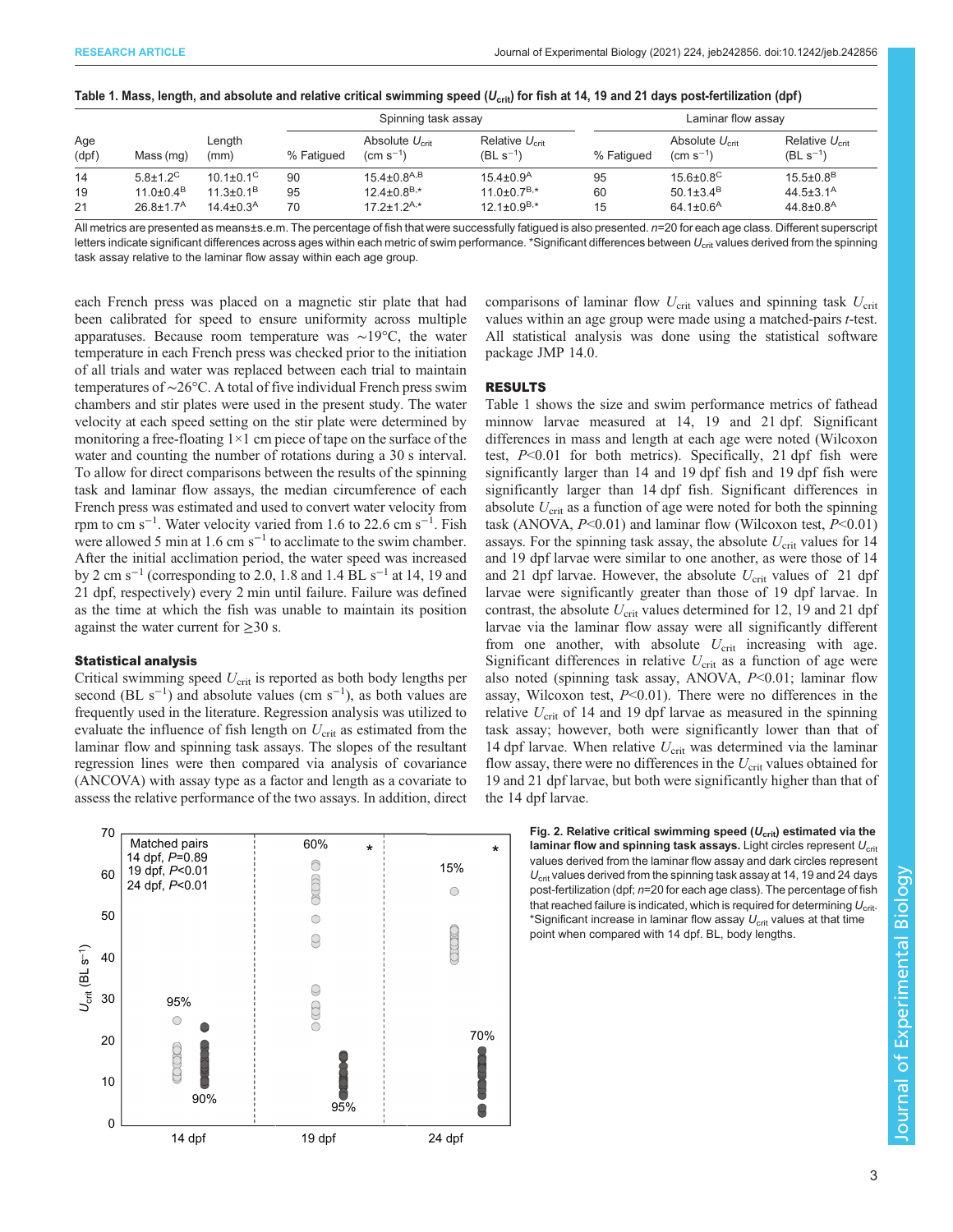

Fig. 3. Absolute  $U_{\text{crit}}$  estimated from the laminar flow and spinning task assays as a function of body length. Light circles represent  $U_{\text{crit}}$  values derived from the laminar flow assay, dark circles represent  $U_{\text{crit}}$  values derived from the spinning task assay ( $n=60$ ). Dashed line represents trend line for  $U_{\text{crit}}$  estimates derived from the laminar flow assay, dotted line represents trend line for  $U_{\rm crit}$ values derived from the spinning task assay.

Direct comparisons between spinning task assay and laminar flow assay U<sub>crit</sub> estimates revealed a lack of significant differences at 14 dpf [\(Table 1](#page-2-0), [Fig. 2](#page-2-0); matched-pairs  $t$ -test,  $P=0.89$ ). However, significant differences between the  $U_{\text{crit}}$  values measured by the two assays were detected at 19 and 24 dpf [\(Fig. 2;](#page-2-0) matched-pairs t-test, P<0.01 in both cases). At both 19 and 21 dpf,  $U_{\text{crit}}$  values obtained via the laminar flow assay were significantly higher than those obtained via the spinning task assay. The noted differences in  $U_{\text{crit}}$  values measured by the two assays were further explored via ANCOVA analysis, which revealed that the assay type, body length and interaction between the two had a significant effect on  $U_{\text{crit}}$  (Fig. 3; ANCOVA,  $P<0.01$  for all). Specifically, there was a significant positive correlation between total length and  $U_{\text{crit}}$  as estimated via the laminar flow assay (Fig. 3;  $P<0.01$ ,  $R^2=0.56$ ), but not between length and  $U_{\text{crit}}$  as measured by the spinning task assay (Fig. 3;  $P=0.11$ ). Further, linear regression analysis of laminar flow  $U_{\text{crit}}$  and spinning task  $U_{\text{crit}}$  revealed a statistically significant, yet weak, negative correlation between the  $U_{\text{crit}}$  values (Fig. 4; P<0.01, R<sup>2</sup>=0.22).

## **DISCUSSION**

## Biological comparison

In general, there are few data available regarding the performance of larval freshwater fish in the laminar flow assay. To our knowledge,



 $U_{\text{crit}}$  estimates for larval fathead minnows have not been reported elsewhere; however, several studies have measured  $U_{\text{crit}}$  in juvenile (~55–65 dpf) fathead minnows. A comparison of larval and juvenile fathead minnow  $U_{\text{crit}}$  values, as determined via the laminar flow assay, showed that the  $U_{\text{crit}}$  values of 19 and 24 dpf larvae in the present study were higher than those reported for juveniles (6.18±0.8 BL s<sup>-1</sup>: [Goertzen et al., 2011](#page-4-0); 27.6±0.8 BL s<sup>-1</sup>: [Mager and Grosell, 2011](#page-5-0); 27.5–40.8 cm s−<sup>1</sup> : [Kolok et al., 2004\)](#page-5-0). The lack of consistency in the values obtained for juveniles, combined with the fact that higher  $U_{\text{crit}}$  estimates were obtained for larvae than for juveniles despite the known relationship between size and  $U_{\text{crit}}$ , suggests that the noted differences in  $U_{\text{crit}}$  stem from differences in the specific methods utilized across studies [\(Downie](#page-4-0) [and Kieffer, 2017; Kern et al., 2018](#page-4-0)). For example, the studies by [Kolok et al. \(2004\)](#page-5-0) and [Mager and Grosell \(2011\)](#page-5-0) used habituation periods of 60–90 min and intervals of 20–30 min, whereas a habituation period of 5 min and interval of 2 min were used in the present study. As such, differences in laminar flow swim assay methods may preclude meaningful cross-study comparisons. A study by [Kopf et al. \(2014\)](#page-5-0), which investigated the swim performance of six freshwater larval fish species using similar methods to those of the current study (e.g. habituation period of 5 min and interval of 5 min), allows for comparisons of larval

> Fig. 4. Linear regression of relative  $U_{\text{crit}}$  estimated from the laminar flow and spinning task assays. Circle shading indicates 14, 19 and 24 dpf (n=60). Solid line represents a theoretical 1:1 relationship between variables, dotted line represents trendline for results.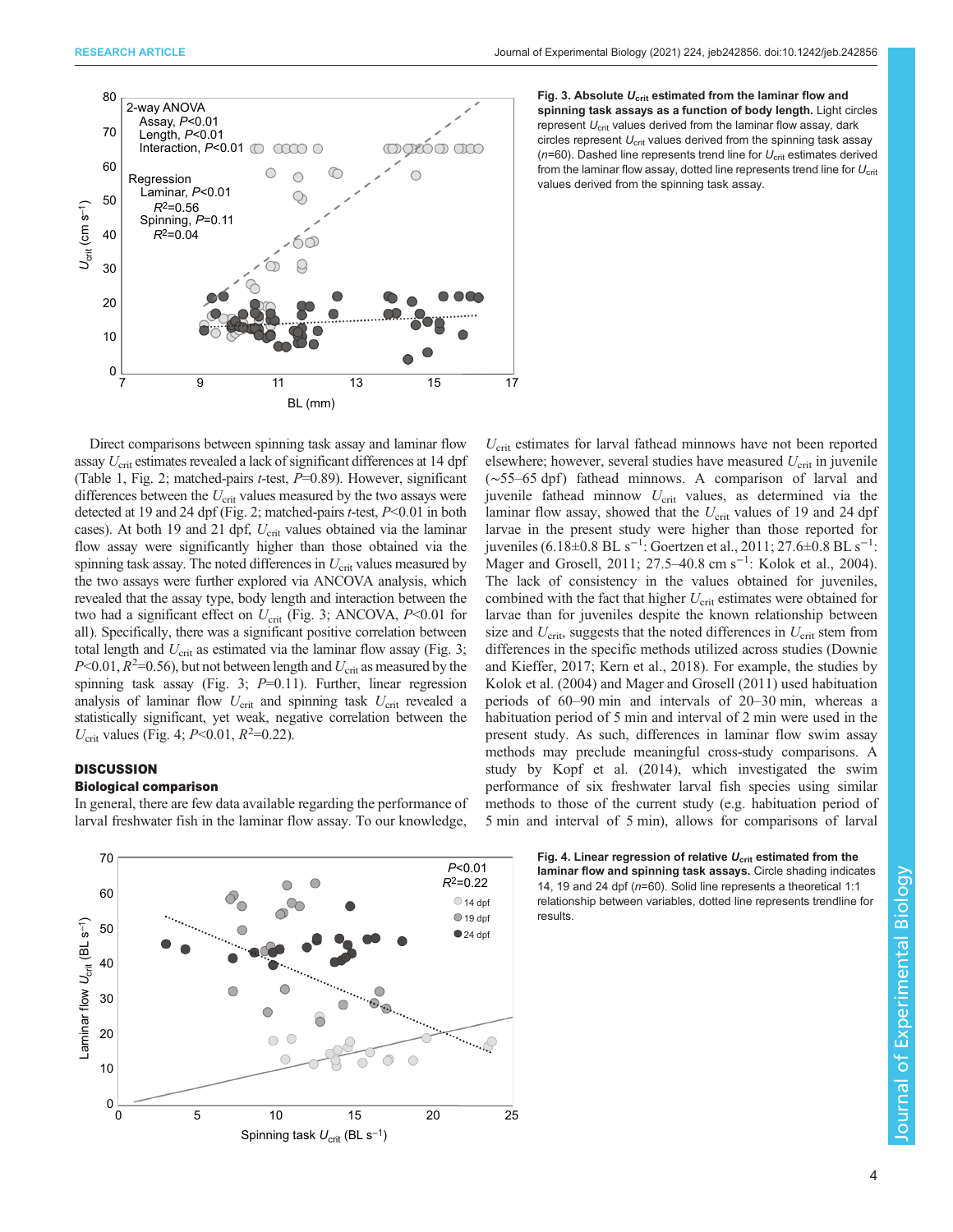<span id="page-4-0"></span>fathead minnows and other larval species. Such comparisons reveal that fathead minnow larvae have  $U_{\text{crit}}$  values similar to those of other species with well-developed and highly mobile larvae (i.e. trout cod  $(M.$  macquariensis: 44.6 BL s<sup>-1</sup>) and Murray cod (Maccullochella peelii: ~35 BL s<sup>-1</sup>), but higher than those of species with less welldeveloped larvae such as perch (M. ambigua and Bidyanus bidyanus), carp gudgeons (*Hypseleotris* spp.), and Australian rainbowfish (Melanotaenia fluviatilis; [Kopf et al., 2014\)](#page-5-0).

#### Assay comparison

The lack of significant differences in the  $U_{\text{crit}}$  values measured at 14 dpf between the spinning task assay and laminar flow assay may suggest that the spinning task assay is comparable to the laminar flow assay. However, the significant differences noted at 19 and 24 dpf suggest otherwise, especially when the fact that the extent of the differences between  $U_{\text{crit}}$  values is likely an underestimate given that 40% and 85% of fish subjected to the laminar flow assay at 19 and 24 dpf, respectively, were capable of swimming at speeds beyond 63 cm  $s^{-1}$  (the highest water velocity possible in the laminar flow assay; [Table 1\)](#page-2-0). This is supported by the results of the ANCOVA analysis, which revealed significant differences in  $U_{\text{crit}}$ values obtained via the different assays. In addition, the ANCOVA analysis indicated a significant interaction between assay type and the body length of the fish, suggesting assay-specific differences in the relationship between body size and  $U_{\text{crit}}$ . Previous research has repeatedly demonstrated that the  $U_{\text{crit}}$  values of larval fish increase with age and size (Faria et al., 2009; [Silva et al., 2015\)](#page-5-0); thus, a significant positive correlation between body length and  $U_{\text{crit}}$  would be expected. Such a relationship was observed when  $U_{\rm crit}$  values were estimated via the laminar flow assay, indicating the validity of the laminar flow assay for the evaluation of swim performance. However, no such correlation between length and  $U_{\text{crit}}$  values was observed when the spinning task assay was used to evaluate swim performance. Thus, it can be concluded that the spinning task assay is invalid for measuring swim performance in fish. Linear regression analysis directly comparing spinning task  $U_{\text{crit}}$  estimates with laminar flow  $U_{\text{crit}}$  estimates also supports this conclusion. If the performance of the assays were equivalent to one another, a statistically significant nearly 1:1 positive correlation would be expected. Here, a statistically significant and weak negative correlation was observed, providing additional evidence that the spinning task assay should not be considered an equivalent alternative to the laminar flow assay for  $U_{\text{crit}}$  determination.

Overall, the differences between  $U_{\text{crit}}$  estimates derived from the assays, the lack of a relationship between  $U_{\text{crit}}$  values generated by the spinning task assay and fish length, and the lack of a positive correlation between  $U_{\text{crit}}$  estimates generated by the two assay types indicates that the spinning task assay is not estimating  $U_{\rm crit}$  in a manner consistent with that of the laminar flow assay. This is further supported by the results of [Rummer et al. \(2016\)](#page-5-0), which showed differences in estimated maximal metabolic rate (MMR) when two respirometry methods (laminar current versus circular current) were compared. The authors hypothesized that lower MMR estimates generated via circular respirometry methods were due to fish experiencing muscular exhaustion (stemming from imbalanced muscle use due to constant rotational motion), rather than true fatigue. In addition, it is likely that the speed of the current in spinning task assay chambers is not as consistent as it is in the laminar flow chambers as a result of varying speeds across the area of the vortex (i.e. velocity at the outermost edge of the chamber may not be equivalent to that at the center of the chamber) (Blazina et al., 2013; [Nilsson et al., 2007](#page-5-0); [Rummer et al., 2016\)](#page-5-0). Overall, these

results indicate that the spinning task assay is not a viable replacement for the laminar flow assay for the determination of  $U_{\text{crit}}$ , as estimates of  $U_{\text{crit}}$  generated via the spinning task assay did not exhibit a positive correlation with body size as would be anticipated. Furthermore, the potential for the spinning task assay to underestimate  $U_{\text{crit}}$  limits its utility. As such, estimates of  $U_{\text{crit}}$  are best made using traditional laminar flow assays.

#### Acknowledgements

Special thanks to Brad Trussell and Eric Jeffries for helping to build the laminar flow swim chamber used in the study.

### Competing interests

The authors declare no competing or financial interests.

#### Author contributions

Conceptualization: J.C.K., M.K.S.J.; Methodology: J.C.K.; Formal analysis: J.C.K.; Investigation: G.S.L., M.K.S.J.; Resources: M.K.S.J.; Data curation: M.K.S.J.; Writing - original draft: J.C.K., G.S.L.; Writing - review & editing: J.C.K., G.S.L., M.K.S.J.; Visualization: J.C.K.; Supervision: M.K.S.J.; Project administration: J.C.K., M.K.S.J.; Funding acquisition: J.C.K., G.S.L., M.K.S.J.

#### Funding

Support for the present project was provided by grants from the Society of Environmental Toxicology and Chemistry/Procter and Gamble Fellowship for Doctoral Research in Environmental Science awarded to J.C.K., the Texas Christian University Graduate Student Science and Engineering Research Center (SERC) fund awarded to J.C.K., and the Texas Christian University Undergraduate SERC fund awarded to G.S.L.

#### References

- Bellwood, D. R. and Fisher, R. [\(2001\). Relative swimming speeds in reef fish](https://doi.org/10.3354/meps211299) larvae. Mar. Ecol. Prog. Ser. 211[, 299-303. doi:10.3354/meps211299](https://doi.org/10.3354/meps211299)
- [Blazina, A. R., Vianna, M. R. and Lara, D. R.](https://doi.org/10.1089/zeb.2012.0860) (2013). The spinning task: a new [protocol to easily assess motor coordination and resistance in zebrafish.](https://doi.org/10.1089/zeb.2012.0860) Zebrafish 10[, 480-485. doi:10.1089/zeb.2012.0860](https://doi.org/10.1089/zeb.2012.0860)
- Brett, J. R. [\(1964\). The respiratory metabolism and swimming performance of](https://doi.org/10.1139/f64-103) young sockeye salmon. J. Fish. Res. Board Can. 21[, 1183-1226. doi:10.1139/f64-](https://doi.org/10.1139/f64-103) [103](https://doi.org/10.1139/f64-103)
- [Brown, D. R., Thompson, J., Chernick, M., Hinton, D. E. and Di Giulio, R. T.](https://doi.org/10.1002/etc.3877) [\(2017\). Later life swimming performance and persistent heart damage following](https://doi.org/10.1002/etc.3877) [subteratogenic PAH mixture exposure in the Atlantic killifish \(](https://doi.org/10.1002/etc.3877)Fundulus heteroclitus). Environ. Toxicol. Chem. 36[, 3246-3253. doi:10.1002/etc.3877](https://doi.org/10.1002/etc.3877)
- [Claireaux, G., McKenzie, D. J., Genge, A. G., Chatelier, A., Aubin, J. and](https://doi.org/10.1242/jeb.01587) Farrell, A. P. [\(2005\). Linking swimming performance, cardiac pumping ability and](https://doi.org/10.1242/jeb.01587) [cardiac anatomy in rainbow trout.](https://doi.org/10.1242/jeb.01587) J. Exp. Biol. 208, 1775-1784. doi:10.1242/jeb. [01587](https://doi.org/10.1242/jeb.01587)
- Downie, A. T. and Kieffer, J. D. [\(2017\). Swimming performance in juvenile](https://doi.org/10.1093/conphys/cox038) shortnose sturgeon (Acipenser brevirostrum[\): the influence of time interval and](https://doi.org/10.1093/conphys/cox038) [velocity increments on critical swimming tests.](https://doi.org/10.1093/conphys/cox038) Conserv. Physiol. 5, cox038. [doi:10.1093/conphys/cox038](https://doi.org/10.1093/conphys/cox038)
- [Downie, A. T., Illing, B., Faria, A. M. and Rummer, J. L.](https://doi.org/10.1007/s11160-019-09592-w) (2020). Swimming [performance of marine fish larvae: review of a universal trait under ecological and](https://doi.org/10.1007/s11160-019-09592-w) environmental pressure. [Rev. Fish. Biol. Fisheries](https://doi.org/10.1007/s11160-019-09592-w) 30, 93-108. doi:10.1007/ [s11160-019-09592-w](https://doi.org/10.1007/s11160-019-09592-w)
- [Faria, A. M., Ojanguren, A. F., Fuiman, L. A. and Gonçalves, E. J.](https://doi.org/10.3354/meps08018) (2009). [Ontogeny of critical swimming speed of wild-caught and laboratory-reared red](https://doi.org/10.3354/meps08018) drum Sciaenops ocellatus larvae. [Mar. Ecol. Prog. Ser.](https://doi.org/10.3354/meps08018) 384, 221-230. [doi:10.3354/meps08018](https://doi.org/10.3354/meps08018)
- [Goertzen, M. M., Driessnack, M. K., Janz, D. M. and Weber, L. P.](https://doi.org/10.1016/j.cbpc.2011.07.012) (2011). [Swimming performance and energy homeostasis in juvenile laboratory raised](https://doi.org/10.1016/j.cbpc.2011.07.012) [fathead minnow \(Pimephales promelas\) exposed to uranium mill effluent.](https://doi.org/10.1016/j.cbpc.2011.07.012) Comp. [Biochem. Physiol. C Toxicol. Pharmacol.](https://doi.org/10.1016/j.cbpc.2011.07.012) 154, 420-426. doi:10.1016/j.cbpc.2011. [07.012](https://doi.org/10.1016/j.cbpc.2011.07.012)
- [Kern, P., Cramp, R. L., Gordos, M. A., Watson, J. R. and Franklin, C. E.](https://doi.org/10.1111/jfb.13514) (2018). [Measuring](https://doi.org/10.1111/jfb.13514)  $U_{\text{crit}}$  [and endurance: equipment choice influences estimates of fish](https://doi.org/10.1111/jfb.13514) [swimming performance: equipment choice affects swimming performance.](https://doi.org/10.1111/jfb.13514) J. Fish Biol. 92[, 237-247. doi:10.1111/jfb.13514](https://doi.org/10.1111/jfb.13514)
- [Killen, S. S., Norin, T. and Halsey, L. G.](https://doi.org/10.1111/jfb.13195) (2017). Do method and species lifestyle [affect measures of maximum metabolic rate in fishes?](https://doi.org/10.1111/jfb.13195) J. Fish Biol. 90, 1037-1046. [doi:10.1111/jfb.13195](https://doi.org/10.1111/jfb.13195)
- Kolok, A. S. and Oris, J. T. [\(1995\). The relationship between specific growth rate](https://doi.org/10.1139/z95-254) [and swimming performance in male fathead minnows \(](https://doi.org/10.1139/z95-254)Pimephales promelas). Can. J. Zool. 73[, 2165-2167. doi:10.1139/z95-254](https://doi.org/10.1139/z95-254)